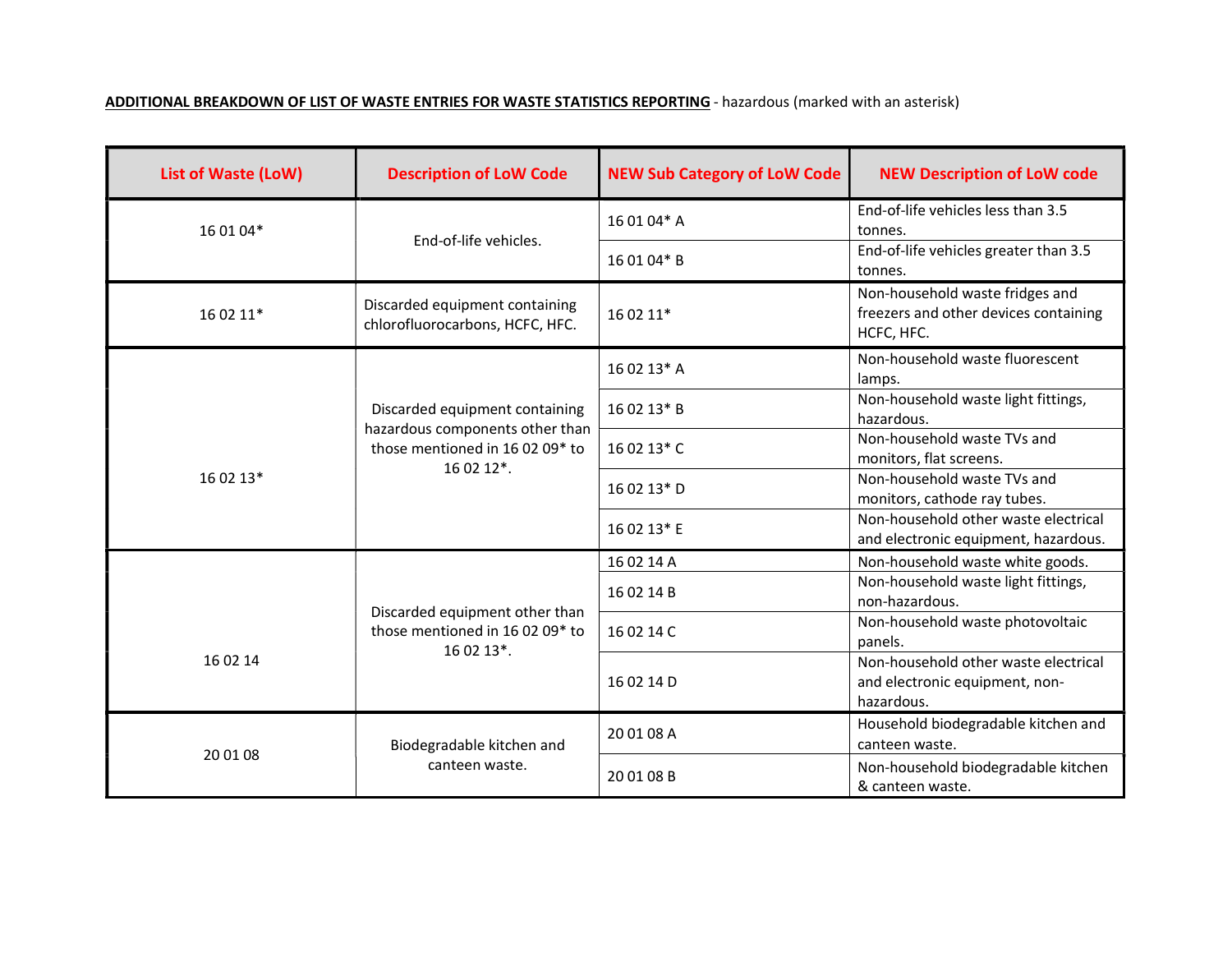## ADDITIONAL BREAKDOWN OF LIST OF WASTE ENTRIES FOR WASTE STATISTICS REPORTING - hazardous (marked with an asterisk)

| <b>List of Waste (LoW)</b> | <b>Description of LoW Code</b>                                                                                                                   | <b>NEW Sub Category of LoW Code</b> | <b>NEW Description of LoW code</b>                                                 |
|----------------------------|--------------------------------------------------------------------------------------------------------------------------------------------------|-------------------------------------|------------------------------------------------------------------------------------|
| 20 01 21*                  | Fluorescent tubes and other<br>mercury-containing waste.                                                                                         | 20 01 21*                           | Household waste fluorescent lamps<br>and other mercury containing waste.           |
| 20 01 23*                  | Discarded equipment containing<br>chlorofluorocarbons.                                                                                           | 20 01 23*                           | Household waste fridges and freezers<br>and other devices containing HCFC,<br>HFC. |
| 20 01 35*                  | Discarded electrical and electronic<br>equipment other than those<br>mentioned in 20 01 21* and 20 01<br>23* containing hazardous<br>components. | 20 01 35* A                         | Household waste TVs and monitors,<br>flat screens.                                 |
|                            |                                                                                                                                                  | 20 01 35* B                         | Household waste TVs and monitors,<br>cathode ray tubes.                            |
|                            |                                                                                                                                                  | 20 01 35* C                         | Household waste light fittings,<br>hazardous.                                      |
|                            |                                                                                                                                                  | 20 01 35* D                         | Household other waste electrical and<br>electronic equipment, hazardous.           |
|                            |                                                                                                                                                  | 20 01 36 A                          | Household waste white goods.                                                       |
|                            | Discarded electrical and electronic<br>equipment other than those<br>mentioned in 20 01 21*, 20 01 23*<br>and 20 01 35*.                         | 20 01 36 B                          | Household waste light fittings, non-<br>hazardous.                                 |
| 20 01 36                   |                                                                                                                                                  | 20 01 36 C                          | Household waste photovoltaic panels.                                               |
|                            |                                                                                                                                                  | 20 01 36 D                          | Household other waste electrical and<br>electronic equipment, non-hazardous.       |
| 20 01 40                   | Metals.                                                                                                                                          | 20 01 40 A                          | Ferrous metals.                                                                    |
|                            |                                                                                                                                                  | 20 01 40 B                          | Non-ferrous metals.                                                                |
|                            |                                                                                                                                                  | 20 01 40 C                          | Mixed metals                                                                       |
| 20 03 01                   | Mixed municipal waste.                                                                                                                           | 20 03 01 A                          | Municipal mixed residual household.                                                |
|                            |                                                                                                                                                  | 20 03 01 B                          | Municipal mixed residual non-<br>household.                                        |
|                            |                                                                                                                                                  | 20 03 01 D                          | Municipal mixed dry recyclables<br>household.                                      |
|                            |                                                                                                                                                  | 20 03 01 E                          | Municipal mixed dry recyclables non-<br>household.                                 |